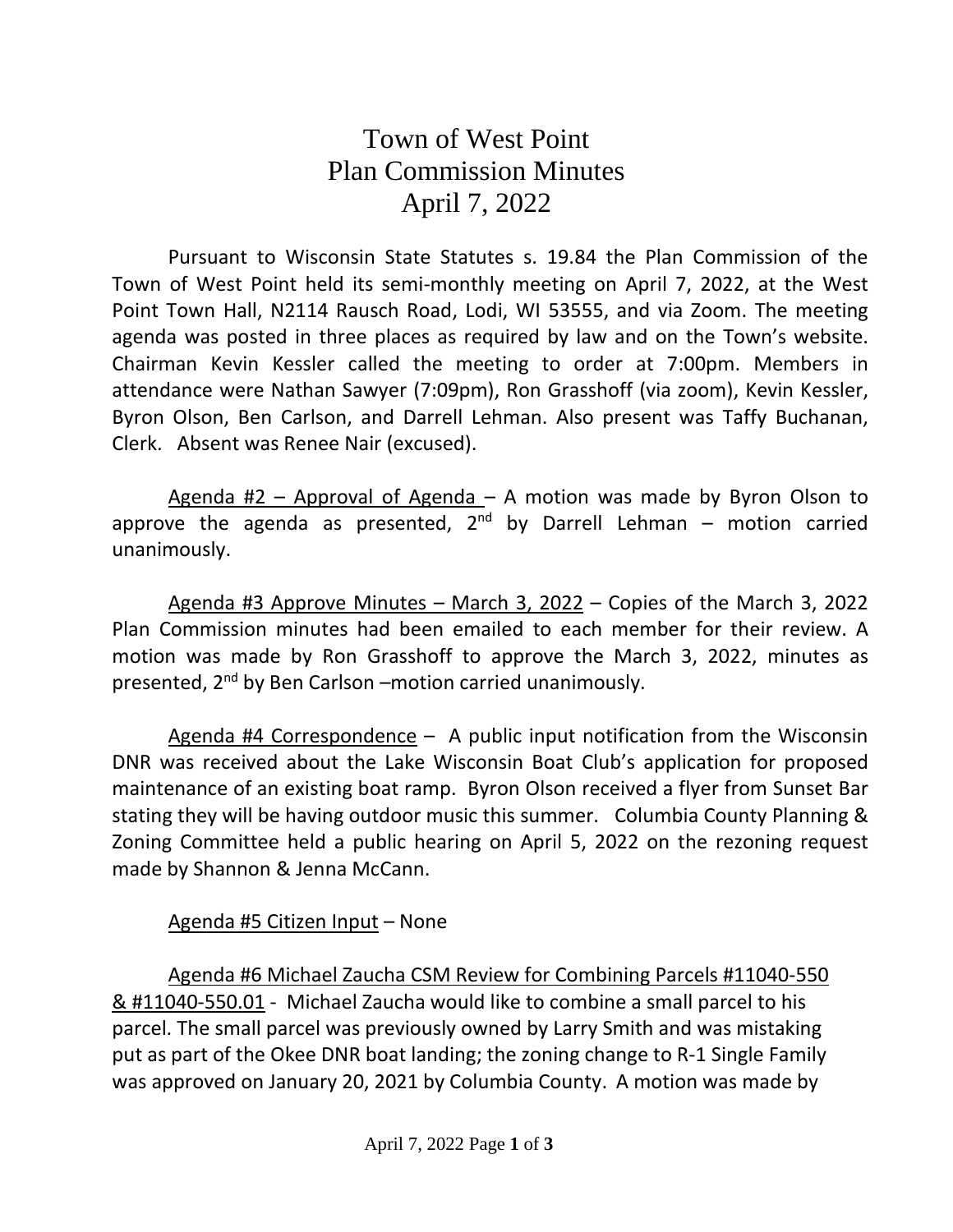Darrell Lehman to recommend to the Town Board to approve the presented CSM with only the one driveway,  $2^{nd}$  by Byron Olson – motion carried unanimously.

Agenda #7 Thompson CSM Review for Parcels #11040-635.02, #11040-634, & #11040-550.01. - Terry Quam, presented the CSM for review, the CSM being done to divide the property between the siblings. One of the parcels affected by the CSM has a house and farm buildings on it, all parcels are zoned agricultural and open space. The Plan Commission stated they need 3 things from the applicant: 1. An easement agreement so all the lots have access to the road; 2. The CSM application needs to be signed by all owners; with the trusts having a certification stating who can sign for the trust; and 3. The applicant needs to research and present a determination the size of the "parent parcel" and where the remaining development rights are to be assigned. Once a determination of the development rights is approved it will need to be recorded with a deed covenant. A motion was made by Ron Grasshoff to postpone, 2nd by Darrell Lehman – motion carried unanimously.

Agenda #8 Preliminary Proposal for Blackhawk Ridge Condominiums. – Molli Babler, Willow Ridge Design Build, presented a preliminary proposal for Blackhawk Ridge Condominiums. The proposal is for 4 ranch style buildings, 2 units, waivers would be required to have the 8 units along with a single driveway access from golf road. Each received favorable unofficial feedback from the plan commission. Darrell Lehman suggested the Plan Commission check with the Town Attorney to see if there is an existing condo plat or would this be a new condo plat, so they would know how much of Chapter 6 of the Code of Ordinances apply.

Agenda #9 Update on potential Town Ordinance changes to Chapter 6 and 12 – Kevin Kessler gave an update.

Agenda #10 Town Board Report – Kevin Kessler reported on the March 10<sup>th</sup>, 2022 Town Board Meeting.

Agenda #11 Next Meeting Date – The next meeting will be scheduled as needed on either April 21<sup>st</sup>, 2022 or May 5<sup>th</sup>, 2022, as needed.

Agenda #12 Adjourn - A motion was made by Byron Olson to adjourn the April 7, 2022, Plan Commission meeting, 2<sup>nd</sup> by Nathan Sawyer – motion carried unanimously. The meeting was adjourned at 8:43pm.